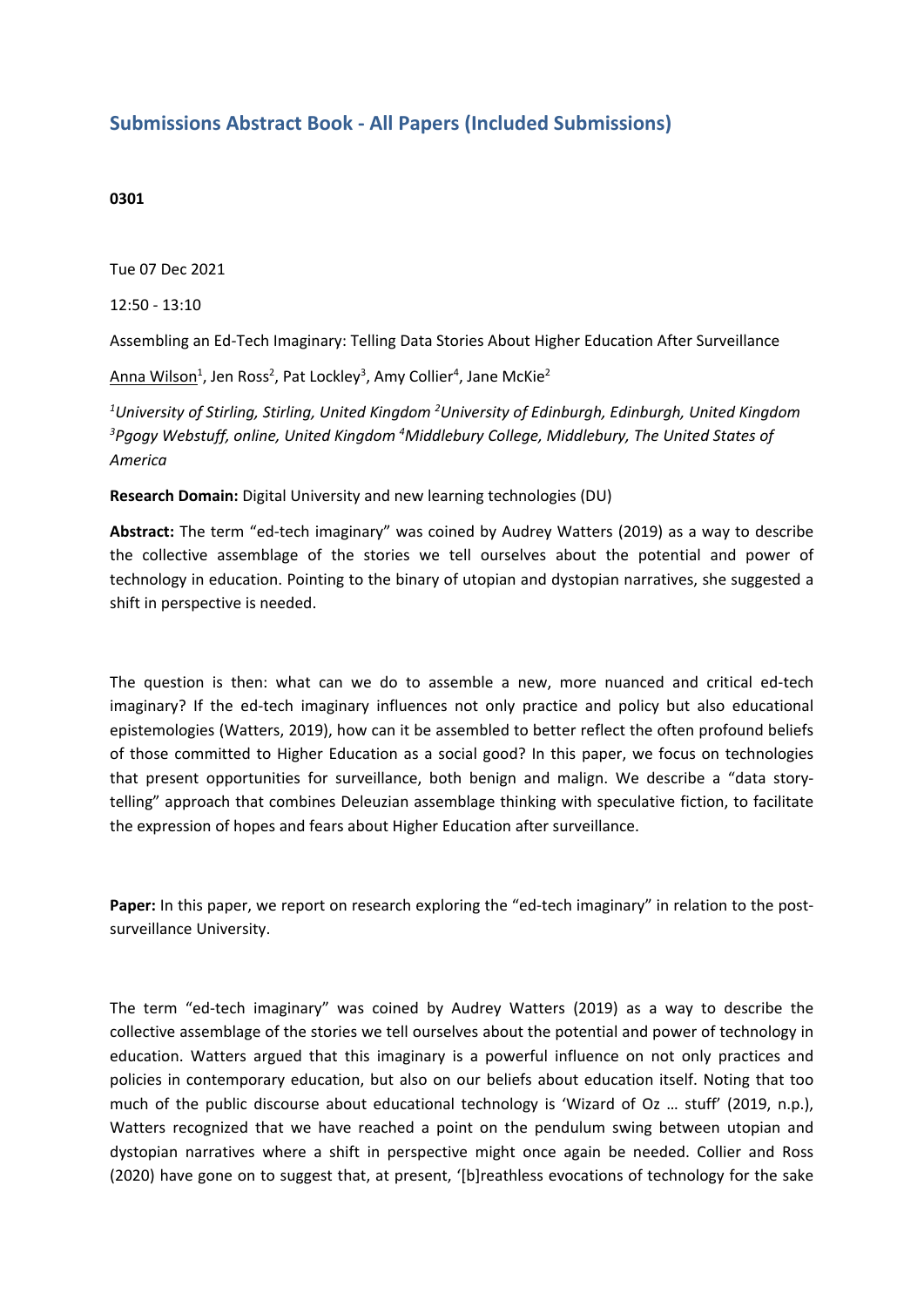of innovation, revolution, or salvation, trump concerns for student and staff data privacy' (p. 277.) In the context of an ongoing transformation of Higher Education into <sup>a</sup> more technologized enterprise, we may be approaching <sup>a</sup> tipping point – and as Collier and Ross caution, '[i]f people who care about higher education do not stop to question those stories and their assumptions, the risk of harms increases – harms that may undermine the futures for which they are working' (ibid.).

In this paper, we focus on aspects of technology that present opportunities for surveillance, both benign and malign. Even before the Covid-19 pandemic, universities were becoming increasingly reliant on digital technologies for many aspects of study, academic work, management, governance, communication and accountability. With the adoption of each new system, new data are generated, stored and shared both within and outwith the university setting. These data may be used in many surveillance-related ways, including, for example:

- by software companies to monitor technology use patterns, "improve" services and increase their market share;
- by university and team managers to monitor work and efficiency;
- by university managers to monitor trends in grades and student achievements;
- by university staff to monitor student compliance;
- by university staff to monitor student "engagement"; and
- by staff and students to self-monitor and compare their performance to others.

While the forms of surveillance available through these new technologies can sometimes be of substantial benefit to students, academics and/or managers, they are not without drawbacks and causes for concern (Collier & Ross, 2020). One example that has gained some recent attention is plagiarism- or similarity-detection software. While such software may improve the efficiency with which text similarities are picked up, it might also be seen as turning student work into an economic asset, undermining notions of intellectual property, authorship and academic writing, constructing students as plagiarists and turning assessment into <sup>a</sup> game of similarity avoidance (see, e.g., Introna, 2014; Ross & Macleod, 2018).

Covid-19 has not only increased the pace of adoption of these technologies, but also introduced new dimensions of technology use for surveillance that have the potential to profoundly shape the nature of the relationships that comprise the University. Digital proctoring services take the already-present construction of students as potential cheats another step further, justifying <sup>a</sup> remarkable invasion of students' private spaces. Software such as Office365 may make communication and collaboration easier, but they also make it more complicated and multi-layered, and allow for far greater monitoring of what are only ever surface layers of work practices.

However, decisions about the procurement of digital technologies in universities are largely taken by small groups of people, often excluding the academics and students who will both use them and be subject to them in their research, teaching and learning. Even those who are tasked with rolling new systems out are rarely consulted. Learning technologists, in particular, are often effectively voiceless within the universities that now rely so critically on their support and expertise.

The question, then, arises: what can we do to assemble <sup>a</sup> new ed-tech imaginary that constructs <sup>a</sup> more nuanced and critical account of technology and surveillance in both contemporary and future Higher Education? If the ed-tech imaginary influences not only practice and policy but also